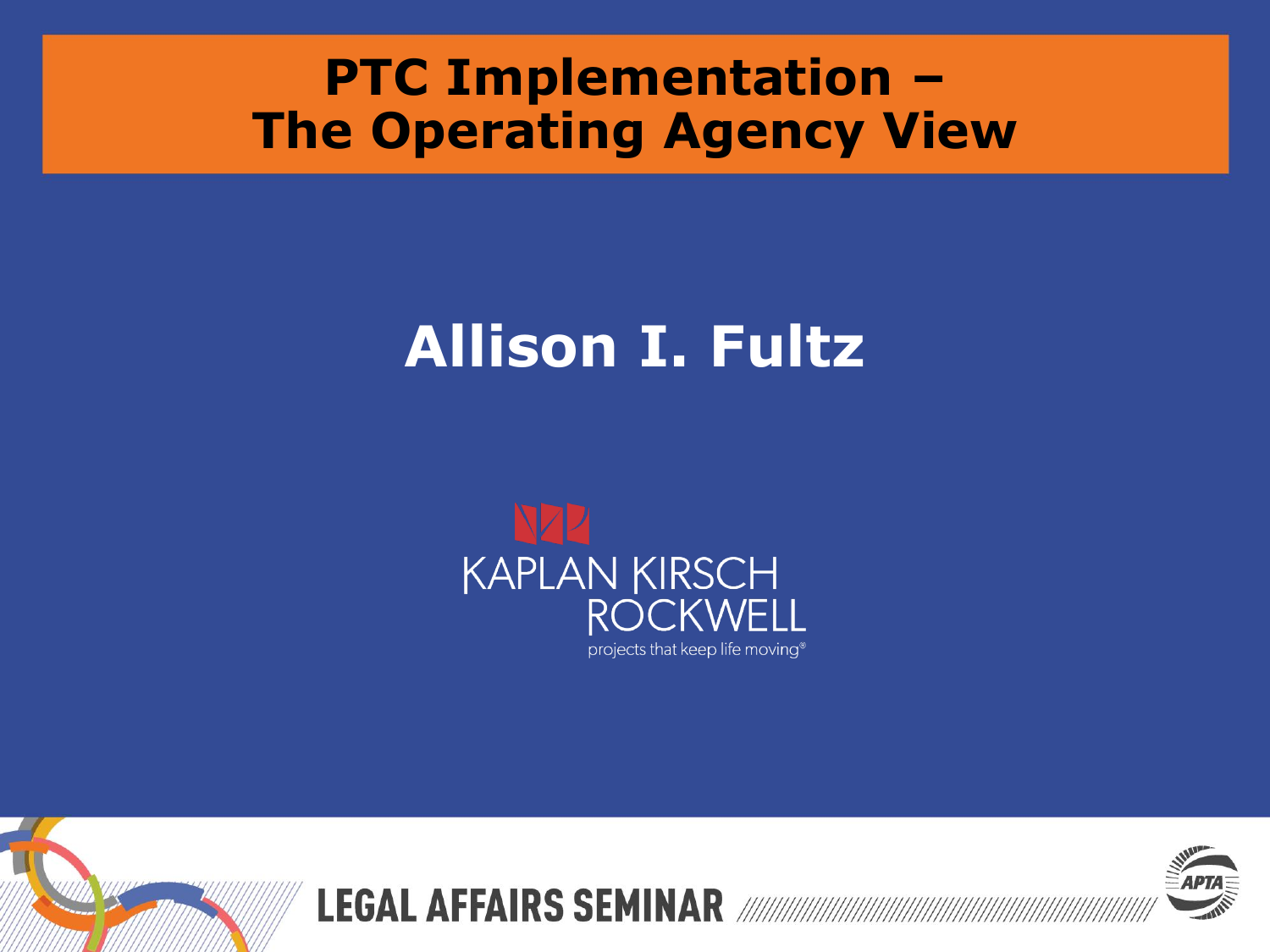# **What's PTC?**

#### HOW IT WORKS

Key components:

- Equipment on locomotive cars detects position and relation to other objects
- Equipment at control center – broadcasts authority for train movements
- Wayside interface units
- Wireless data line between train and control center



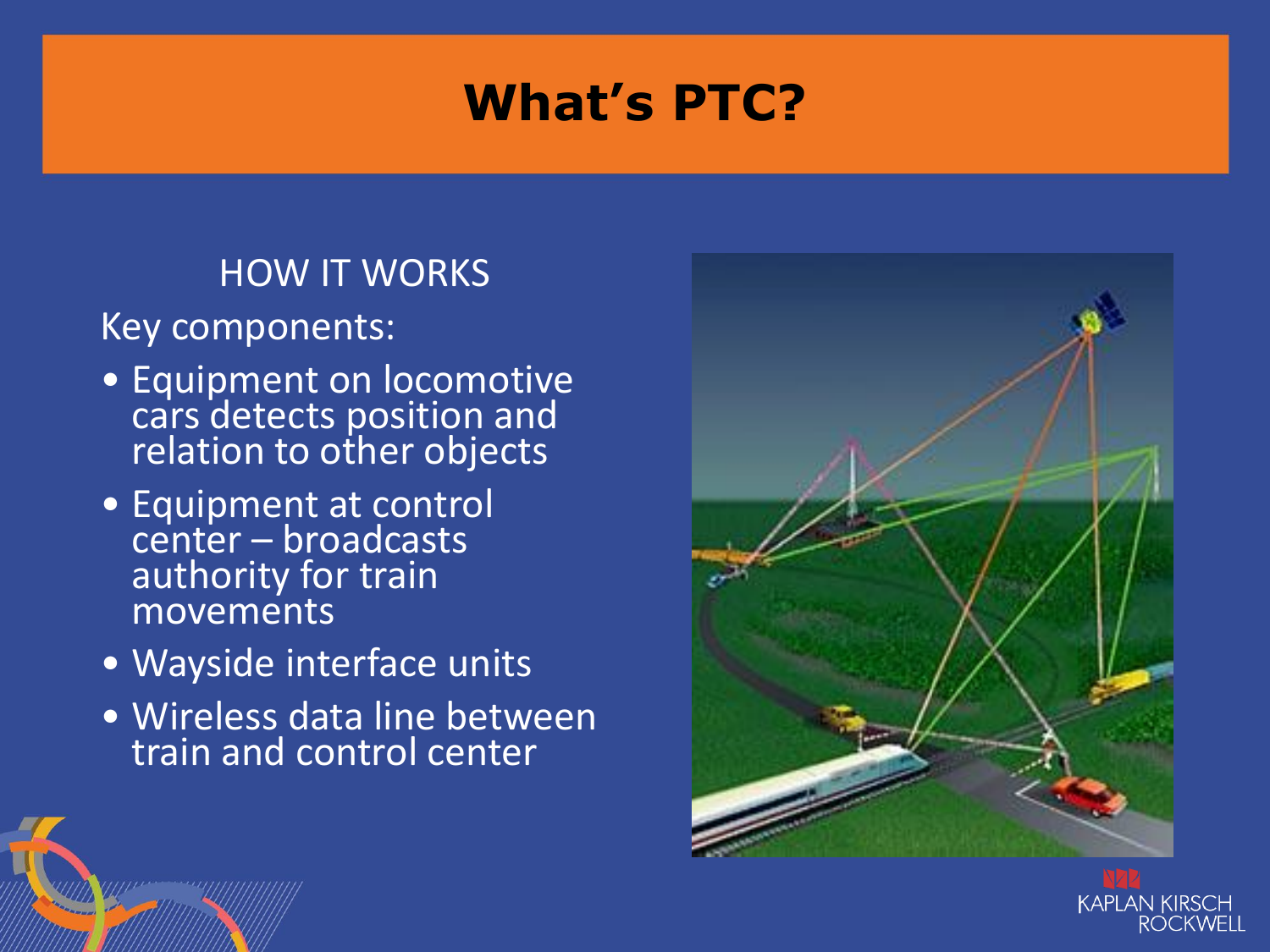### **What's PTC?**

#### Essential elements:

- Required of all passenger intercity and commuter railroads; Class I railroad freight main lines or those carrying TIH cargo
- Automatic control of train movements
- Interoperability
- Radio spectrum near 220 MHz (218-222 MHz) To achieve:
- Train separation or collision avoidance
- Speed control

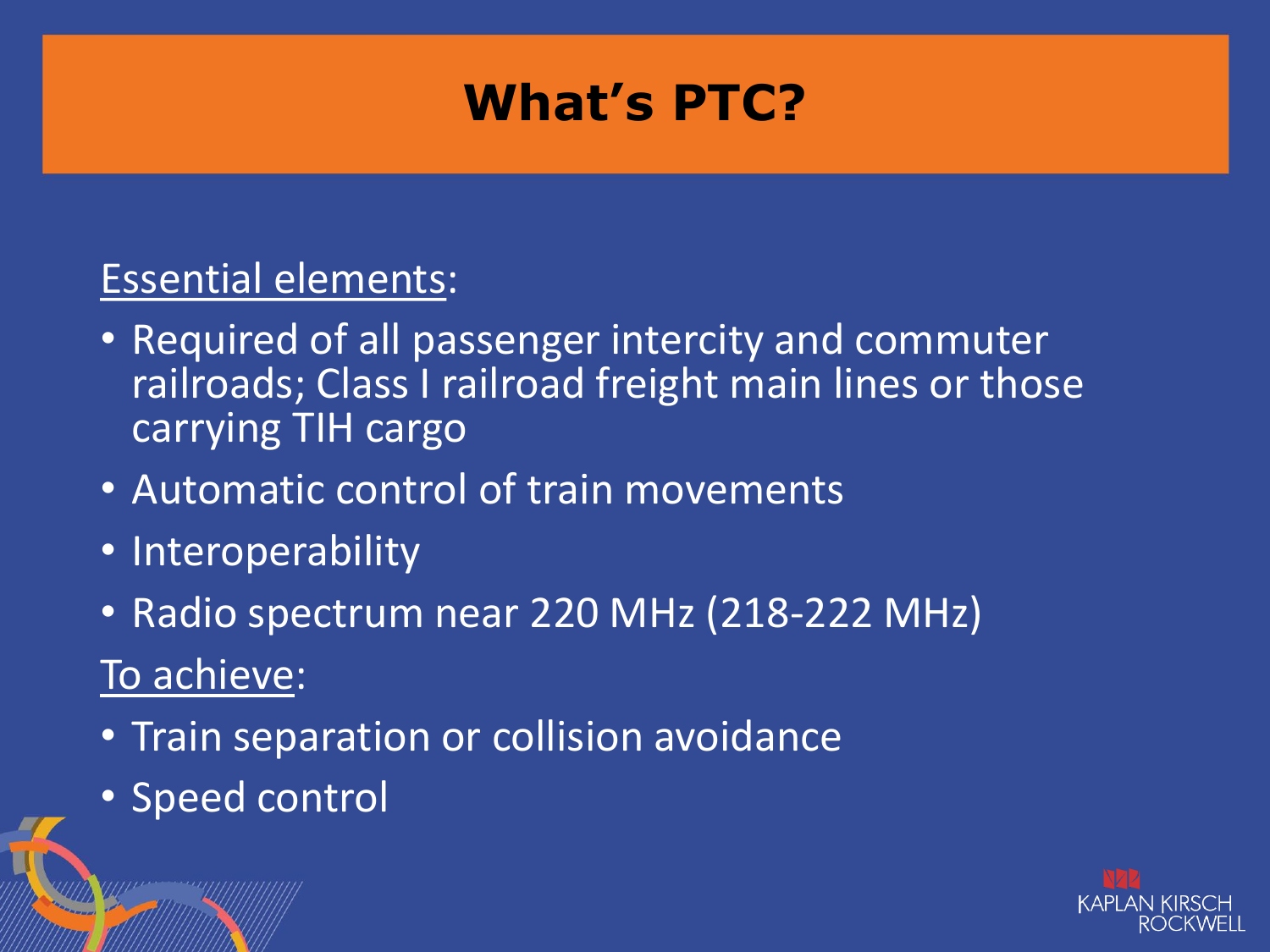#### **Statutes and Regulations**

Rail Safety Improvement Act of 2008 (**RSIA**), Sec. 104: Positive Train Control (**PTC**) technology (49 U.S.C. 20157)

• Original implementation deadline: Dec. 31, 2015

Regulations: 49 C.F.R. Subpart I – part 236



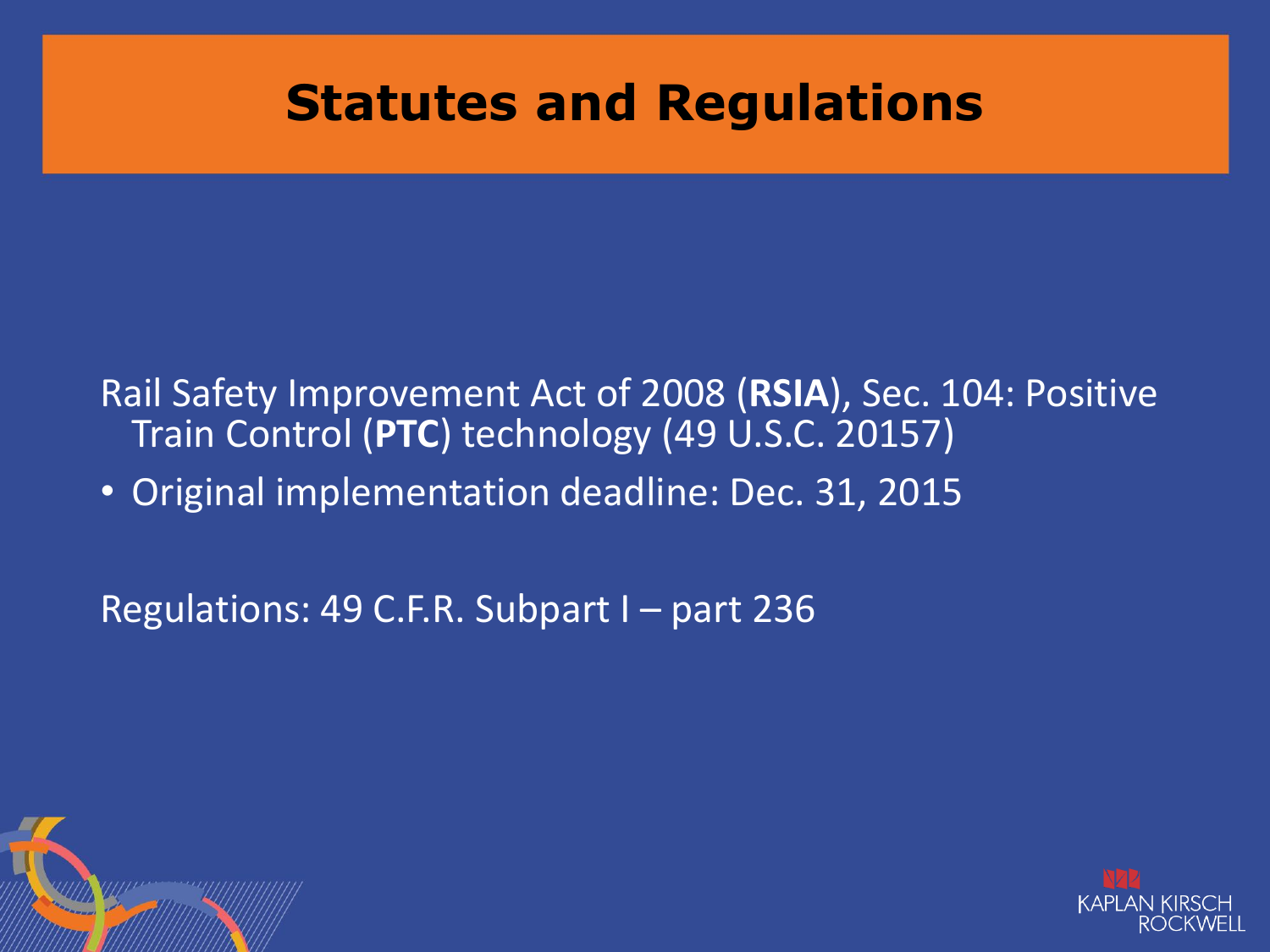### **Statutes and Regulations**

Positive Train Control Enforcement and Implementation Act of 2015 – amended 49 U.S.C. 20157

- Extended implementation deadline to Dec. 31, 2018
- Alternative schedule deadline Dec. 31, 2020 if sufficient completion of implementation in place by end of 2018

#### ALL FREIGHT AND PASSENGER RAILROADS REQUIRED TO INSTALL PTC HAVE MET 2018 DEADLINE OR QUALIFIED FOR ALTERNATE SCHEDULE



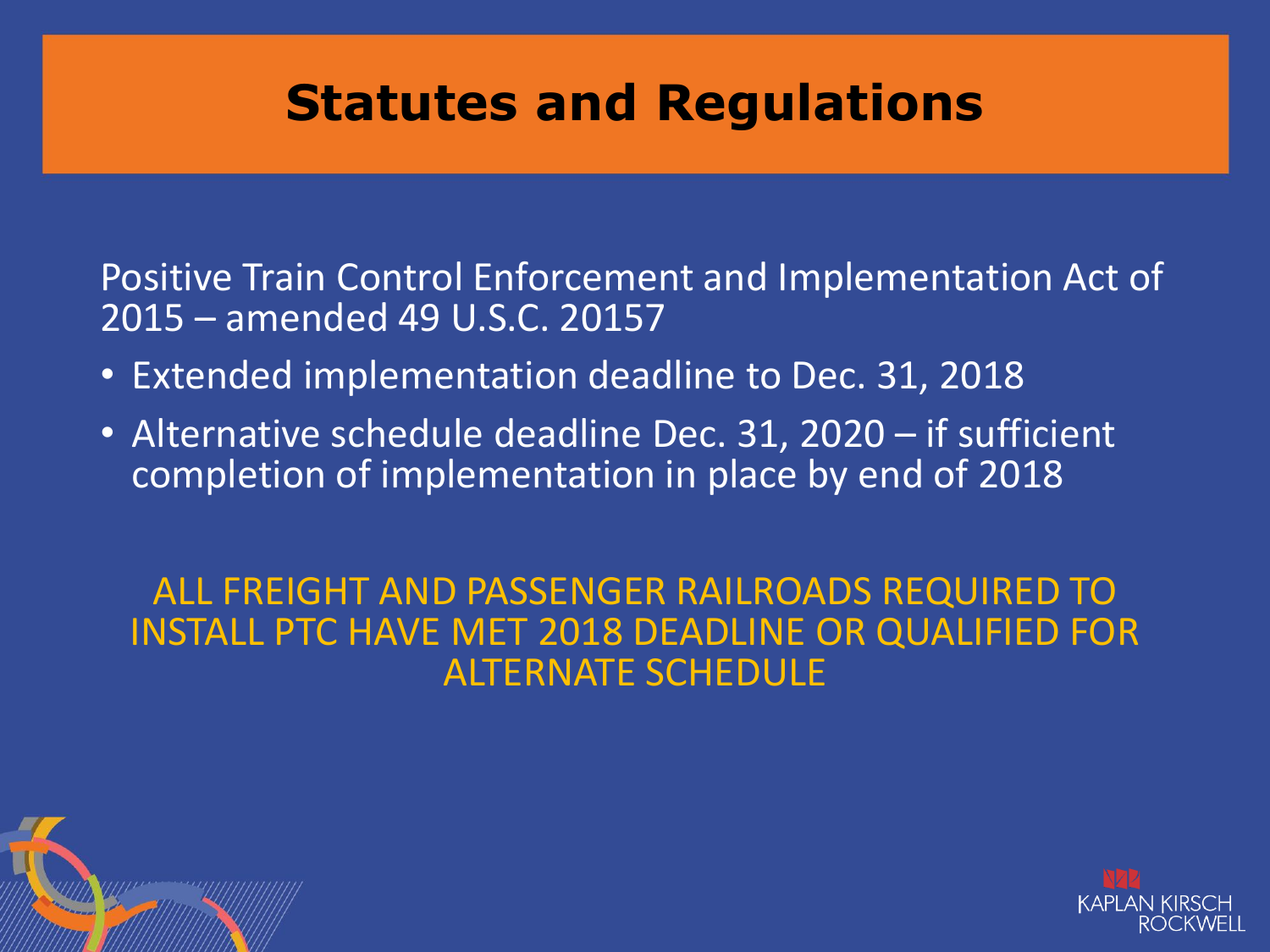#### **FRA Review**

- FRA review iterative:
	- PTC Implementation Plan (**PTCIP**) (49 C.F.R. § 236.1011)
	- PTC Development Plan (**PTCDP**) and Type Approval (49 C.F.R. § 236.1013) - Components
	- PTC Safety Plan (**PTCSP**) (49 C.F.R. § 236.1015) **Procedures** 
		- PTCDP and PTCSP need not be submitted simultaneously with PTCIP
	- FRA may require independent third-party verification and validation of product safety plan (49 C.F.R. § 236.1017; 49 C.F.R. § 236.913)

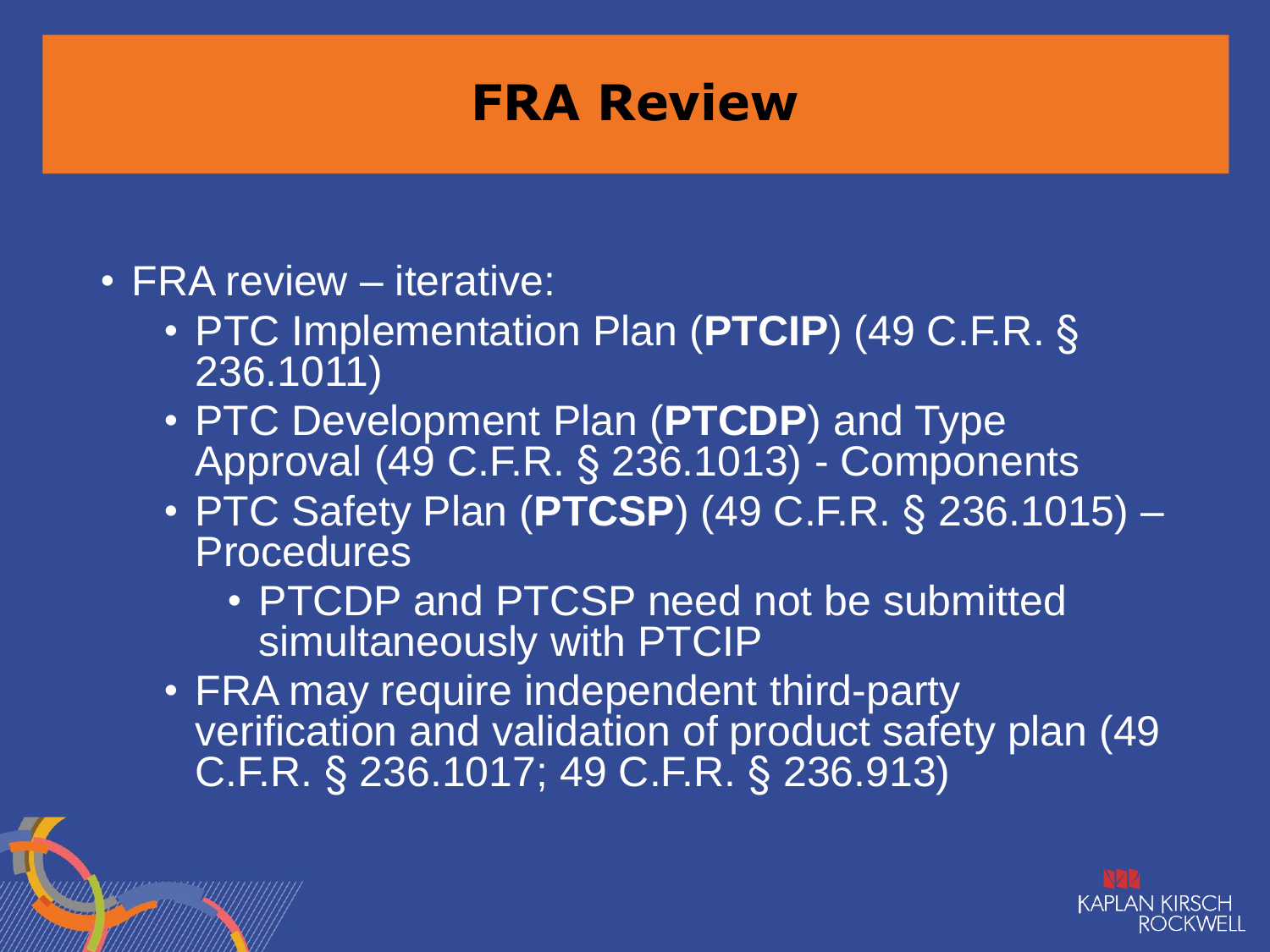# **Implementation**

#### Challenges:

- Novel procurement issues:
	- No off-the-shelf technology hardware or software
	- Acquisition of radio spectrum in limited band
- Cost unfunded mandate
- Coordination among railroads at least one freight RR, and usually Amtrak



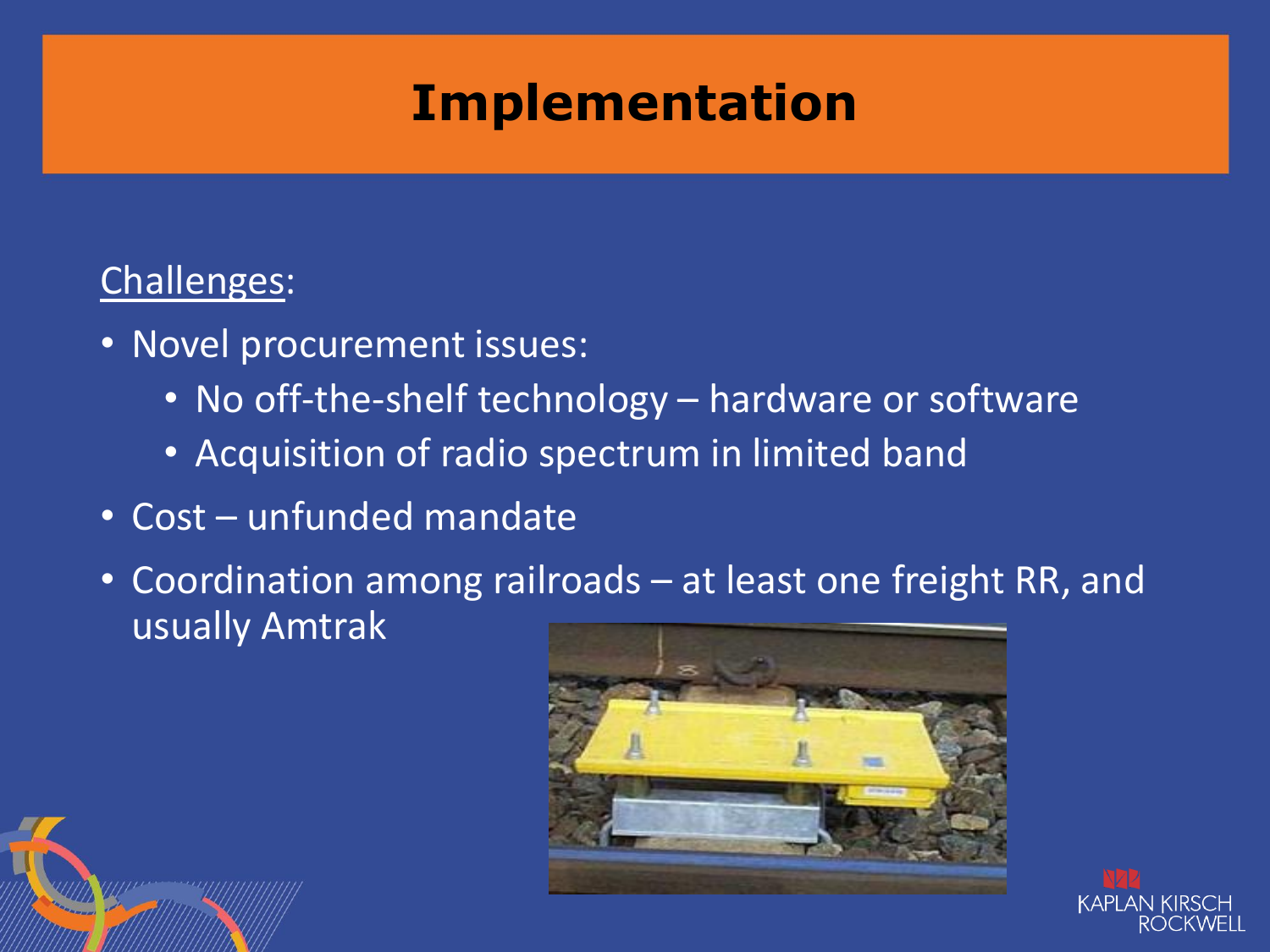# **Implementation**

- Contracting and procurement
- Internal coordination and communication
- Addressing the public and media
- Intense technical effort with FRA



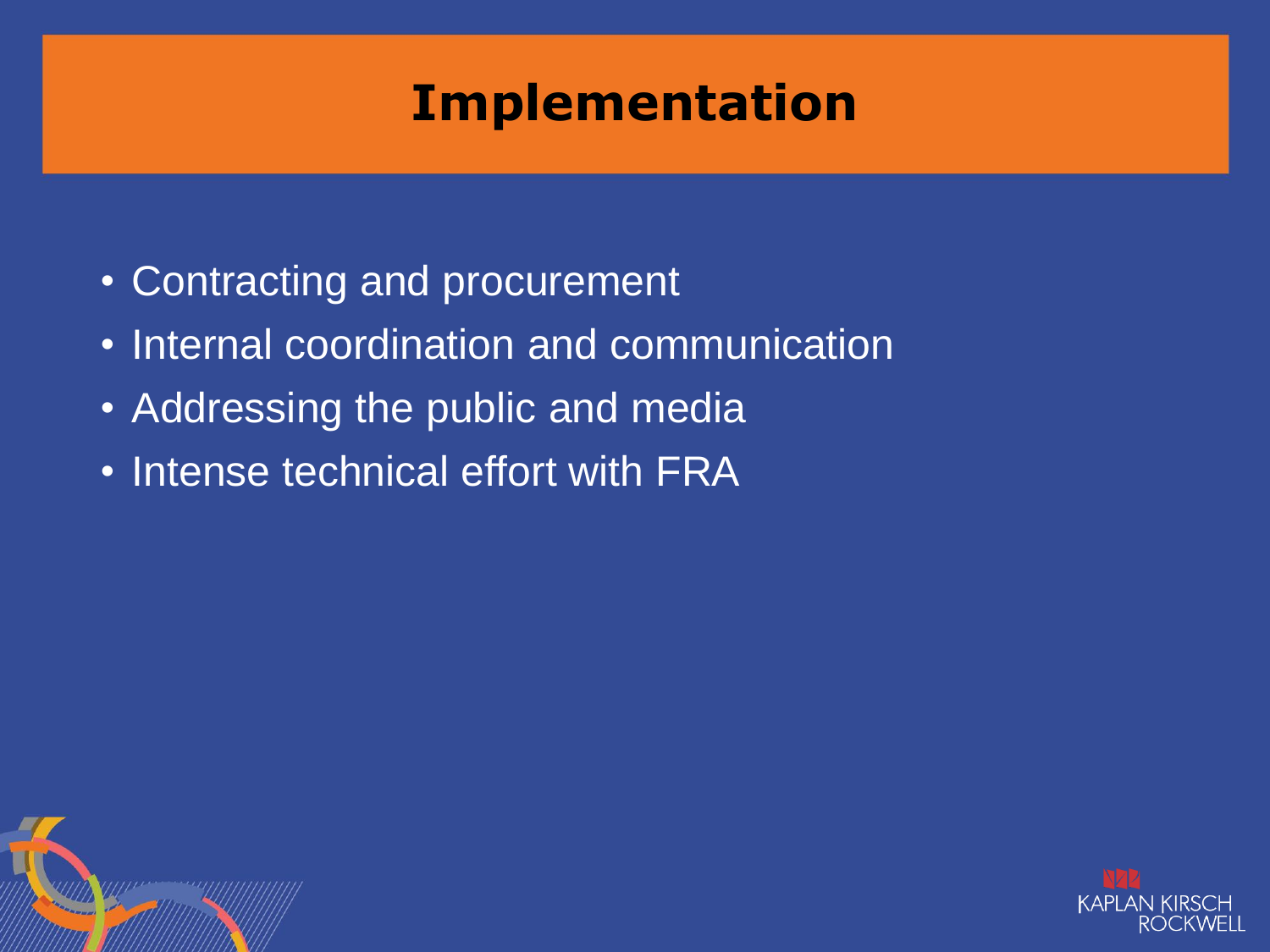### **Contracting and Procurement**

- Scant negotiating leverage
	- Few off-the-shelf components frequent sole source procurements
	- Interoperability requirements choice of systems externally dictated
	- Spectrum owned by consortium of Class I RRs
		- PTC 220 LLC
	- Radio vendor owned by consortium of Class I RRs
		- MeteorComm



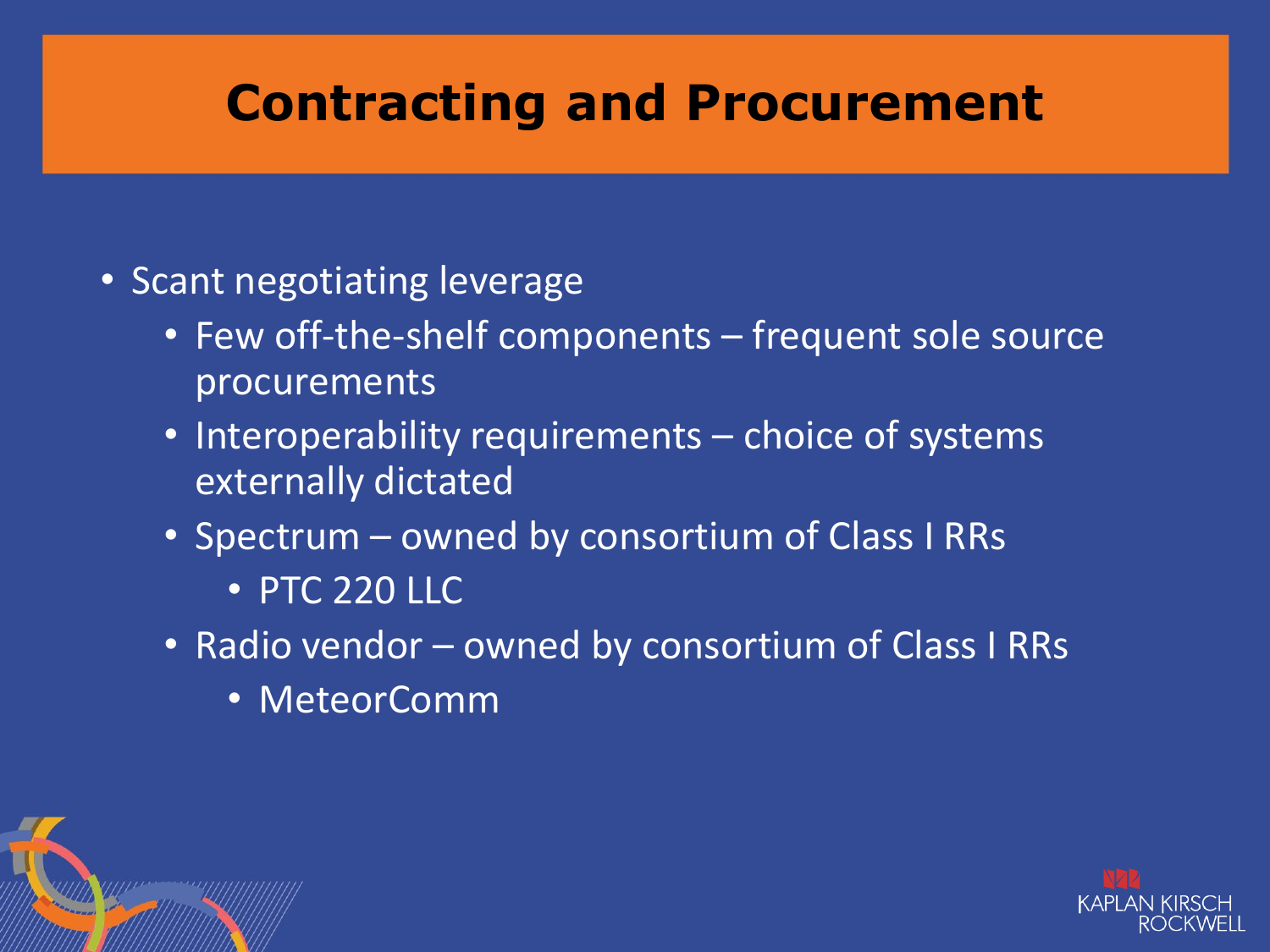### **Contracting and Procurement**

#### • Limited market

- Small vendor ecosystem supply chain bottlenecks
- Turnkey solutions desired not always achievable
- Vendors demanded uniform contracts
	- Sovereign immunity vendors sought waivers
	- Difficult to allocate risk vendors sought blanket indemnities
	- Insurance/indemnity issues
	- Vendor-specified venue not always possible under state law

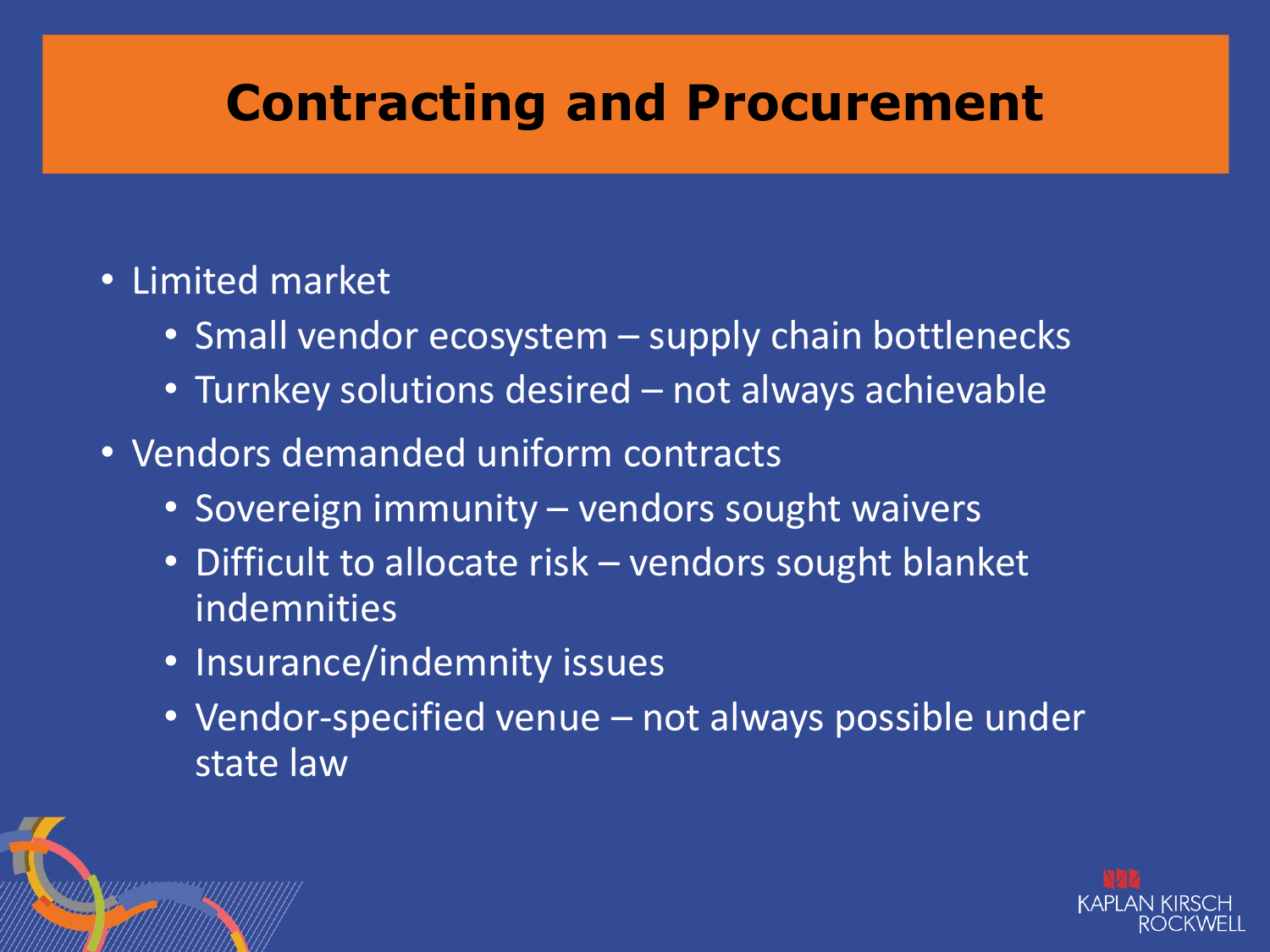### **Contracting and Procurement**

#### • Solutions

- Sublease spectrum from Class I host
- Use vendor's standard contract negotiate amendments as riders
- Allocate risk each party responsible for its own
- Cap liability using statutory \$295 million cap at 49 U.S.C. 28103 - insure



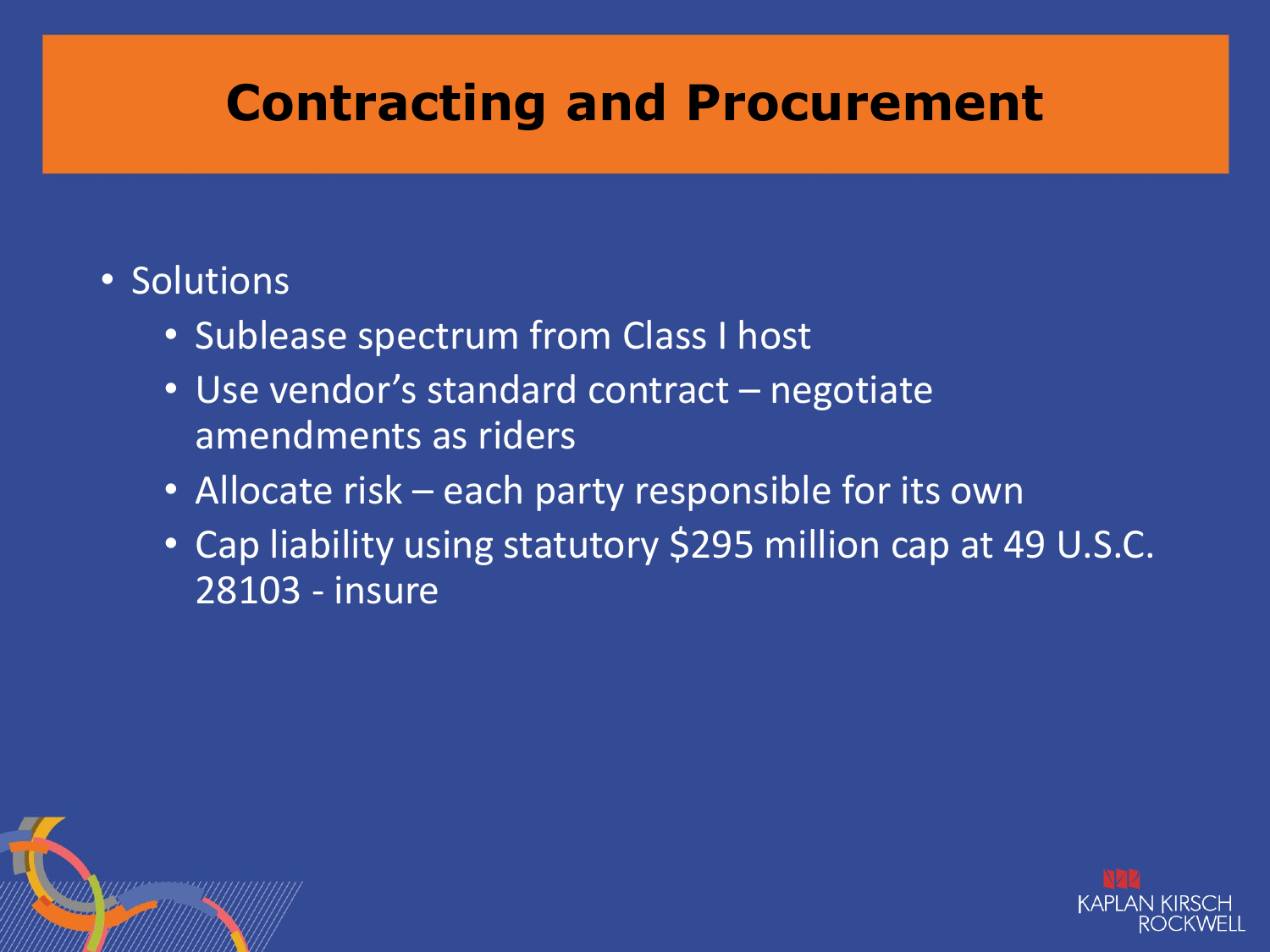# **Internal Communication**

- Close coordination among engineering, safety and executive teams = success
- Contracting and negotiating issues frequently complex
- Concise (but not cursory) updates to Board



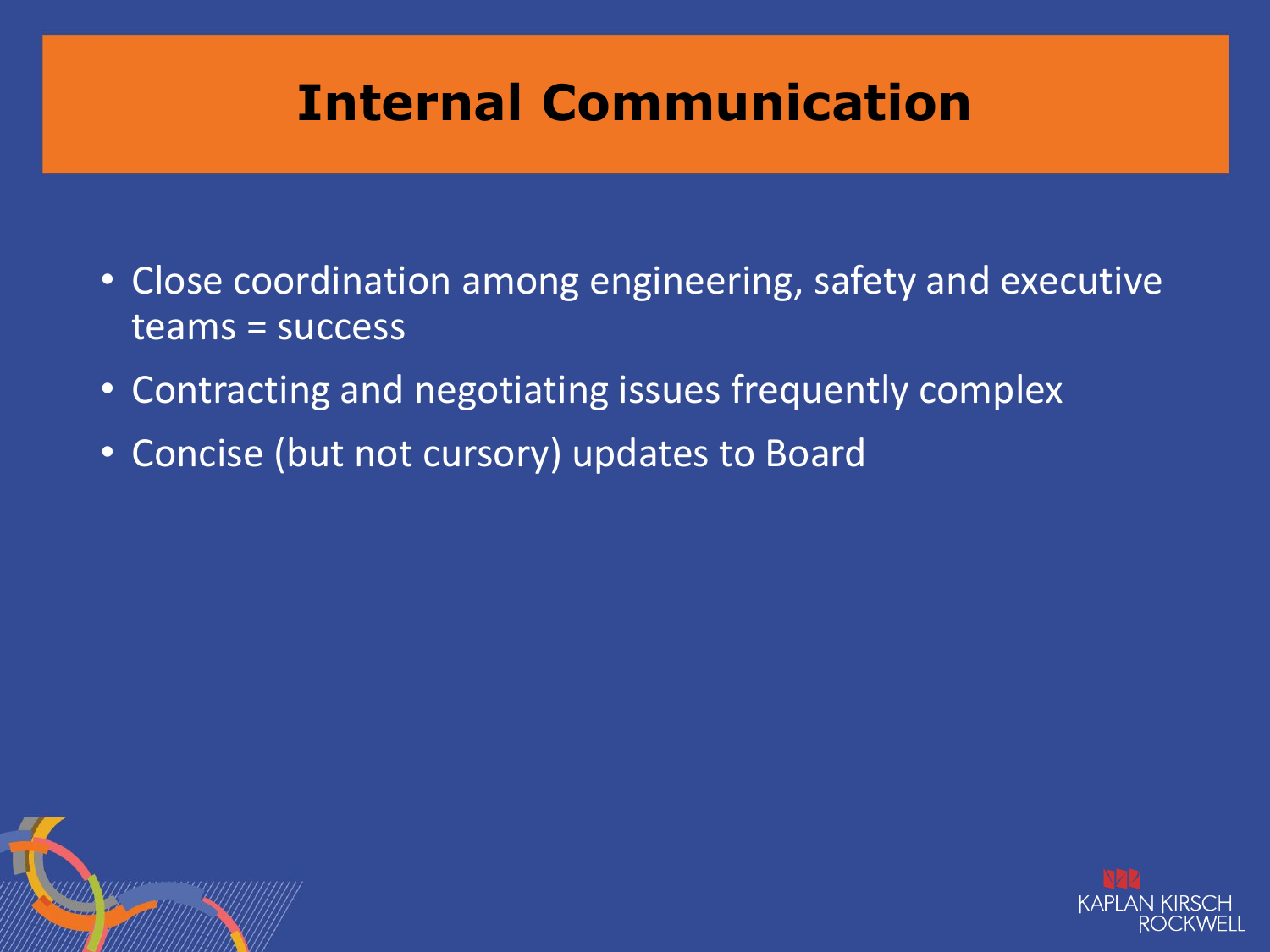# **Addressing Public and Media**

- Frequent misunderstanding of what PTC is and can do
- Public interest none to intense
	- Wide variation across US depending on history of incidents
- Engage your electeds!





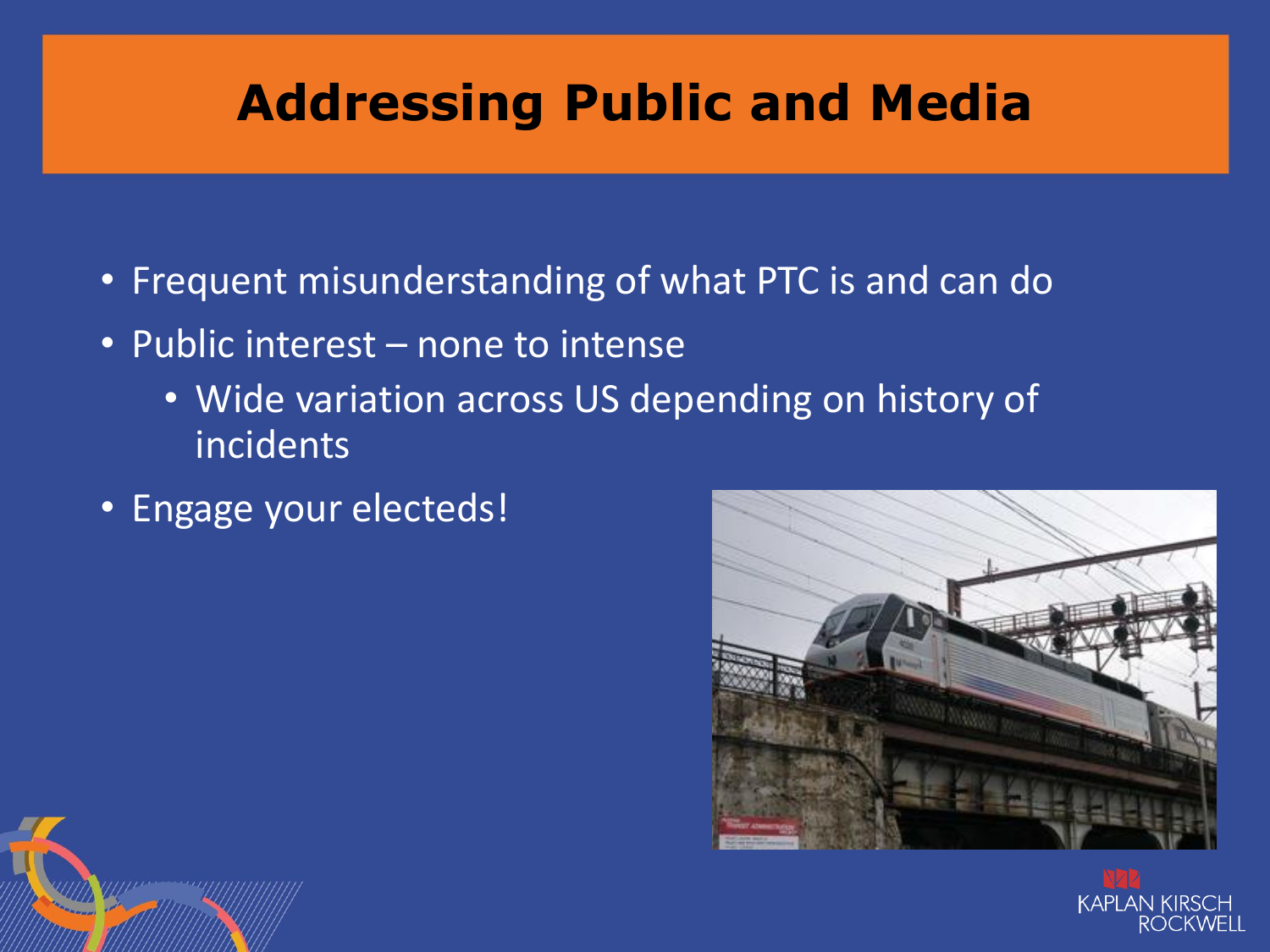# **Looking Ahead**

- Effect on timetables
- Effect on fuel usage
- Staffing demands
- Interactions with freight railroads
- Metro-North \$2.3 million FRA grant for communications test lab
	- Efficient spectrum utilization
	- Operational reliability
- Procurement cycle begins again in 5 years when radios require replacement . . .